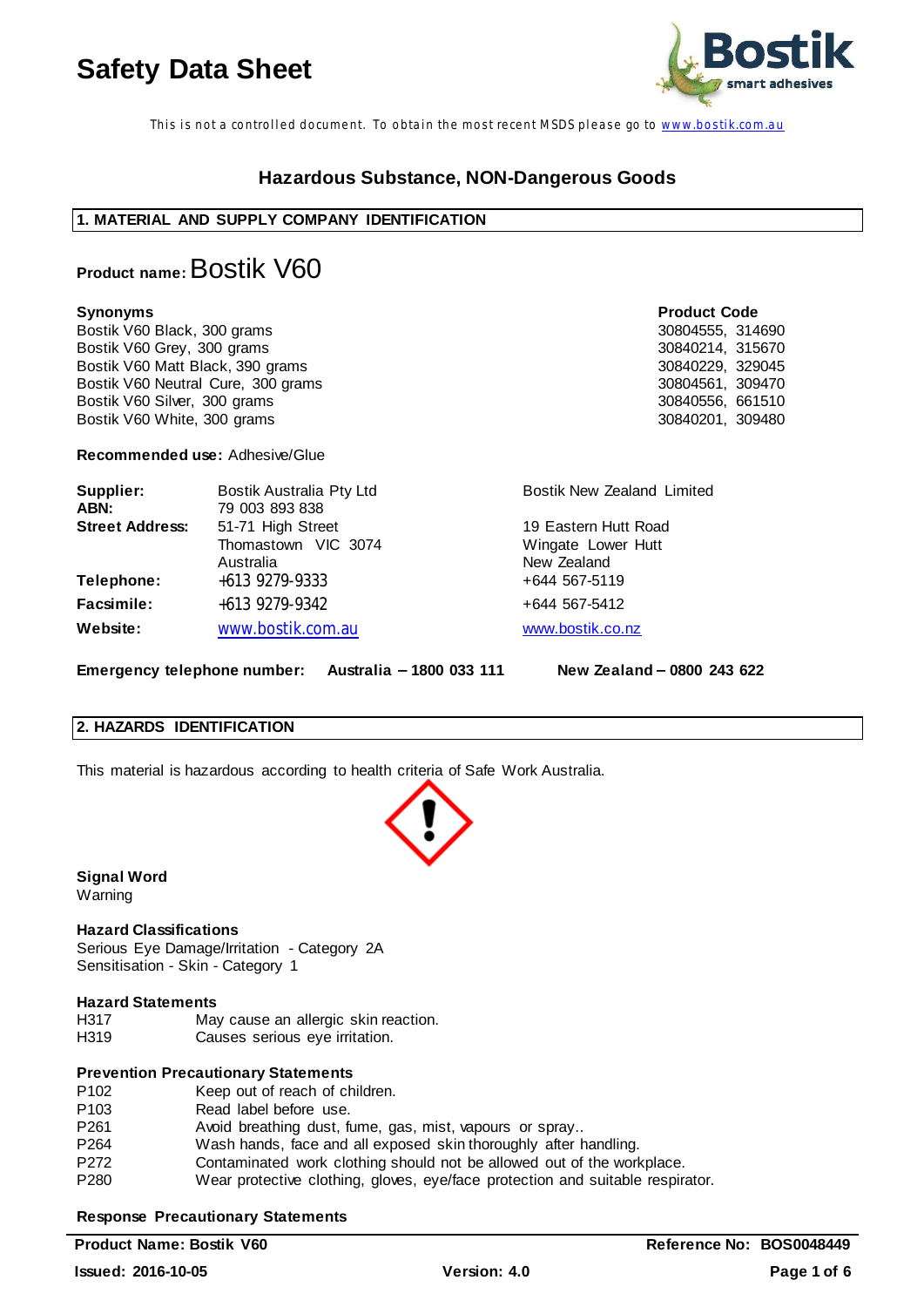

This is not a controlled document. To obtain the most recent MSDS please go to www.bostik.com.au

| P <sub>101</sub> | If medical advice is needed, have product container or label at hand.                      |
|------------------|--------------------------------------------------------------------------------------------|
| P302+P352        | IF ON SKIN: Wash with plenty of soap and water.                                            |
|                  | P305+P351+P338 IF IN EYES: Rinse cautiously with water for several minutes. Remove contact |
|                  | lenses, if present and easy to do. Continue rinsing.                                       |
| P333+P313        | If skin irritation or rash occurs: Get medical advice/attention.                           |
| P337+P313        | If eye irritation persists: Get medical advice/attention.                                  |
| P363             | Wash contaminated clothing before reuse.                                                   |

# **Storage Precautionary Statement**

Not allocated

### **Disposal Precautionary Statement**

P501 Dispose of contents/container in accordance with local, regional, national and international regulations.

# **Poison Schedule:** Not Applicable

# **DANGEROUS GOOD CLASSIFICATION**

Not classified as Dangerous Goods by the criteria of the "Australian Code for the Transport of Dangerous Goods by Road & Rail" and the "New Zealand NZS5433: Transport of Dangerous Goods on Land".

| <b>3. COMPOSITION INFORMATION</b>                                                                           |                       |                                                          |
|-------------------------------------------------------------------------------------------------------------|-----------------------|----------------------------------------------------------|
| CHEMICAL ENTITY                                                                                             | CAS NO                | <b>PROPORTION</b>                                        |
| 2-Butanone oxime<br>Methyl-O,O',O" butan-2-on-trioximo-silane<br>Ingredients determined to be Non-Hazardous | 96-29-7<br>22984-54-9 | 1-2 $%$ (w/w)<br>1-5 $%$ (w/w)<br><b>Balance</b><br>100% |

# **4. FIRST AID MEASURES**

If poisoning occurs, contact a doctor or Poisons Information Centre (Phone Australia 131 126, New Zealand 0800 764 766).

**Inhalation:** Remove victim from exposure - avoid becoming a casualty. Remove contaminated clothing and loosen remaining clothing. Allow patient to assume most comfortable position and keep warm. Keep at rest until fully recovered. Seek medical advice if effects persist.

Skin Contact: Effects may be delayed. If skin or hair contact occurs, remove contaminated clothing and flush skin and hair with running water. If swelling, redness, blistering or irritation occurs seek medical assistance.

**Eye contact:** If in eyes, hold eyelids apart and flush the eyes continuously with running water. Continue flushing until advised to stop by the Poisons Information Centre or a Doctor; or for at least 15 minutes and transport to Doctor or Hospital.

**Ingestion:** Rinse mouth with water. If swallowed, do NOT induce vomiting. Give a glass of water to drink. Never give anything by the mouth to an unconscious patient. If vomiting occurs give further water. Seek medical advice.

**Notes to physician:** Treat symptomatically. Effects may be delayed.

| <b>5. FIRE FIGHTING MEASURES</b> |  |  |
|----------------------------------|--|--|
|                                  |  |  |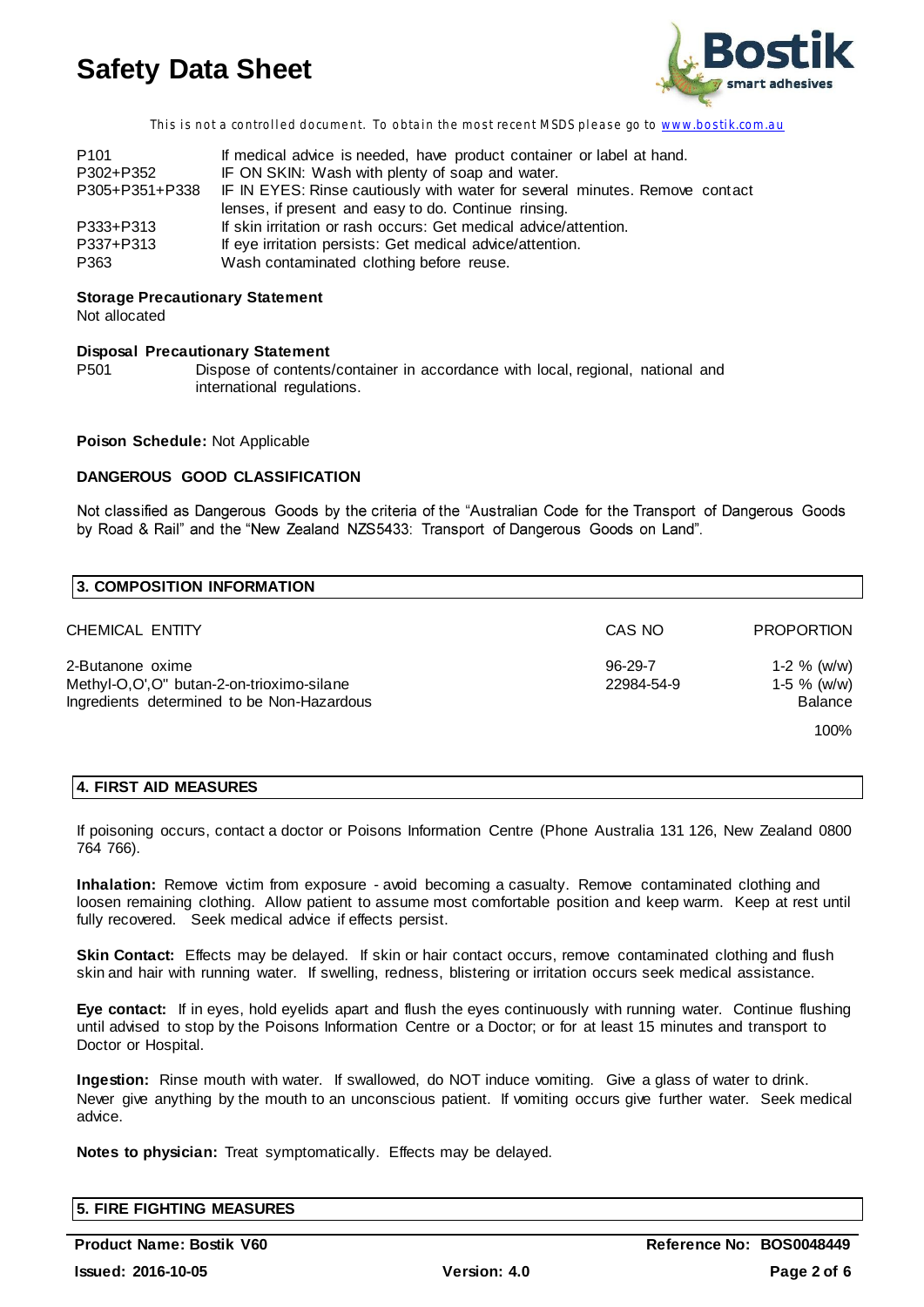

This is not a controlled document. To obtain the most recent MSDS please go to www.bostik.com.au

**Hazchem Code:** Not applicable.

**Suitable extinguishing media:** If material is involved in a fire use water fog (or if unavailable fine water spray), alcohol resistant foam, standard foam, dry agent (carbon dioxide, dry chemical powder).

**Specific hazards:** Combustible material.

**Fire fighting further advice:** On burning or decomposing may emit toxic fumes. Fire fighters to wear selfcontained breathing apparatus and suitable protective clothing if risk of exposure to vapour or products of combustion or decomposition.

# **6. ACCIDENTAL RELEASE MEASURES**

### **SMALL SPILLS**

Wear protective equipment to prevent skin and eye contamination. Avoid inhalation of vapours or dust. Wipe up with absorbent (clean rag or paper towels). Collect and seal in properly labelled containers or drums for disposal.

# **LARGE SPILLS**

Clear area of all unprotected personnel. Slippery when spilt. Avoid accidents, clean up immediately. Wear protective equipment to prevent skin and eye contamination and the inhalation of vapours. Work up wind or increase ventilation. Contain - prevent run off into drains and waterways. Use absorbent (soil, sand or other inert material). Collect and seal in properly labelled containers or drums for disposal. If contamination of crops, sewers or waterways has occurred advise local emergency services.

### Dangerous Goods - Initial Emergency Response Guide No: Not applicable

# **7. HANDLING AND STORAGE**

**Handling:** Avoid eye contact and skin contact. Avoid inhalation of vapour, mist or aerosols.

**Storage:** Store in a cool, dry, well-ventilated place and out of direct sunlight. Store away from foodstuffs. Store away from incompatible materials described in Section 10. Store away from sources of heat and/or ignition. Keep container standing upright. Keep containers closed when not in use - check regularly for leaks.

# **8. EXPOSURE CONTROLS / PERSONAL PROTECTION**

**National occupational exposure limits:** No value assigned for this specific material by Safe Work Australia.

Biological Limit Values: As per the "National Model Regulations for the Control of Workplace Hazardous Substances (Safe Work Australia)" the ingredients in this material do not have a Biological Limit Allocated.

**National occupational exposure limits:** Natural ventilation should be adequate under normal use conditions..

**Personal Protection Equipment:** SAFETY SHOES, OVERALLS, GLOVES, SAFETY GLASSES.

Wear safety shoes, overalls, gloves, safety glasses.Available information suggests that gloves made from nitrile rubber should be suitable for intermittent contact. However, due to variations in glove construction and local conditions, the user should make a final assessment. Always wash hands before smoking, eating, drinking or using the toilet. Wash contaminated clothing and other protective equipment before storing or re-using.

**Hygiene measures:** Keep away from food, drink and animal feeding stuffs. When using do not eat, drink or smoke. Wash hands prior to eating, drinking or smoking. Avoid contact with clothing. Avoid eye contact and skin contact. Avoid inhalation of vapour, mist or aerosols. Ensure that eyewash stations and safety showers are close to the workstation location.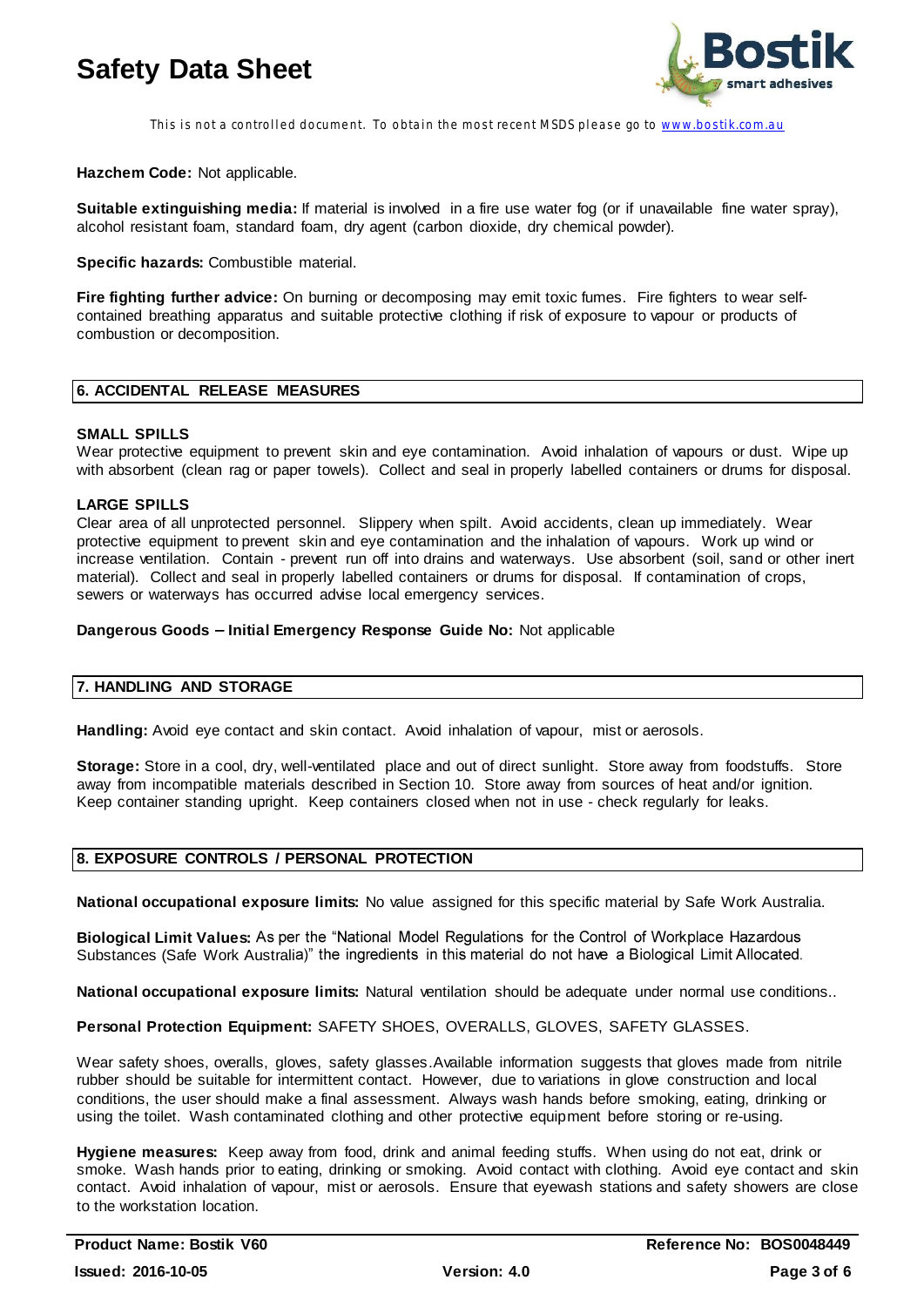

This is not a controlled document. To obtain the most recent MSDS please go to www.bostik.com.au

# **9. PHYSICAL AND CHEMICAL PROPERTIES**

| Form:   | Liquid    |
|---------|-----------|
| Colour: | Various   |
| Odour:  | Low odour |

| Insoluble in water |
|--------------------|
| 1.0                |
| >1                 |
| N Av               |
| N Av               |
| N App              |
| N Av               |
| N Av               |
| N Av               |
| N App              |
| N Av               |
| N Av               |
|                    |

(Typical values only - consult specification sheet)  $N Av = Not available, N App = Not applicable$ 

### **10. STABILITY AND REACTIVITY**

**Chemical stability:** This material is thermally stable when stored and used as directed.

**Conditions to avoid:** Elevated temperatures and sources of ignition.

**Incompatible materials:** Oxidising agents.

**Hazardous decomposition products:** Oxides of carbon and nitrogen, smoke and other toxic fumes.

**Hazardous reactions:** No known hazardous reactions.

#### **11. TOXICOLOGICAL INFORMATION**

No adverse health effects expected if the product is handled in accordance with this Safety Data Sheet and the product label. Symptoms or effects that may arise if the product is mishandled and overexposure occurs are:

#### **Acute Effects**

**Inhalation:** Material may be an irritant to mucous membranes and respiratory tract.

**Skin contact:** Contact with skin may result in irritation. A skin sensitiser. Repeated or prolonged skin contact may lead to allergic contact dermatitis.

**Ingestion:** Swallowing can result in nausea, vomiting and irritation of the gastrointestinal tract.

**Eye contact:** An eye irritant.

#### **Acute toxicity**

**Inhalation:** This material has been classified as non-hazardous. Acute toxicity estimate (based on ingredients): >20 mg/L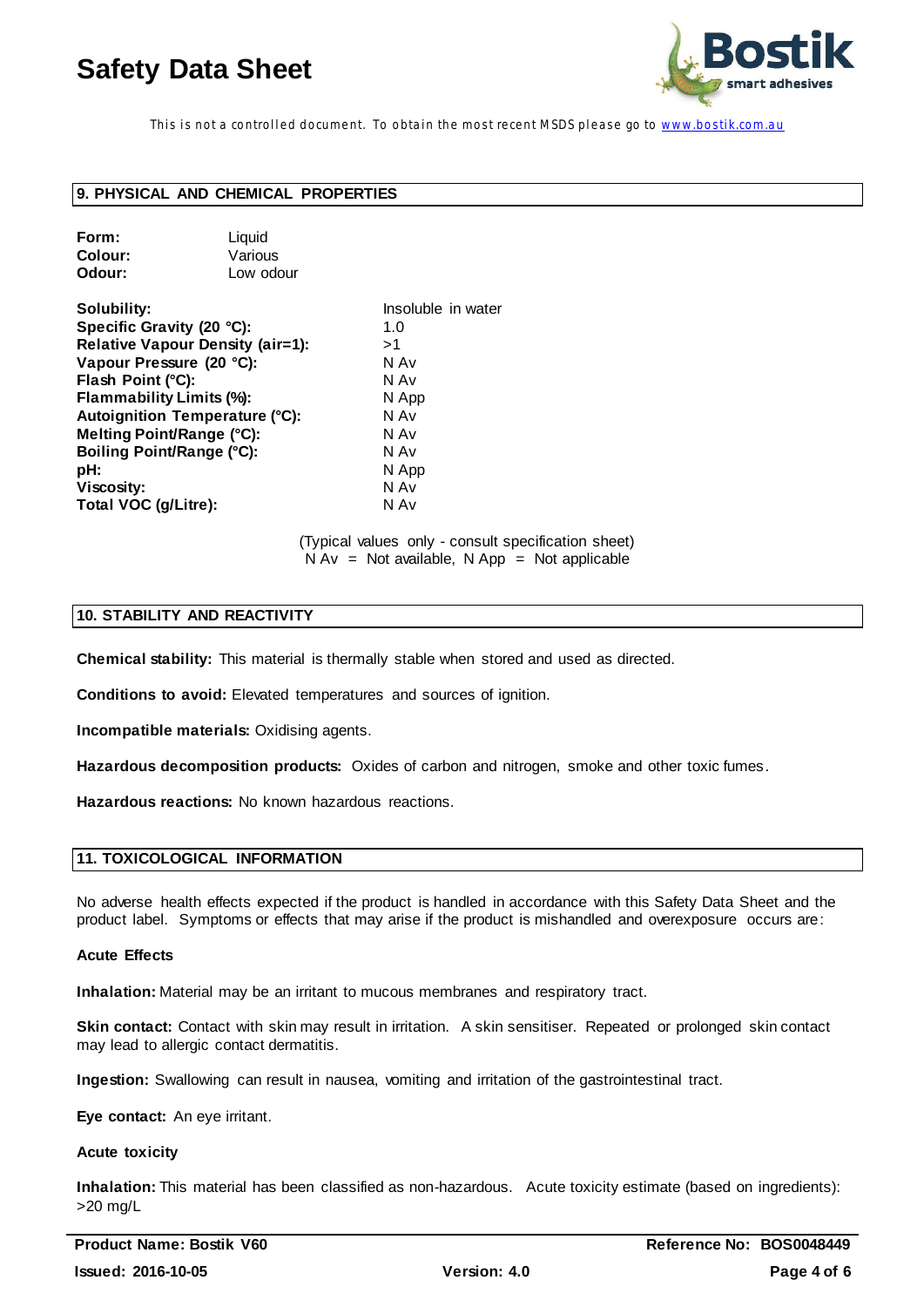

This is not a controlled document. To obtain the most recent MSDS please go to www.bostik.com.au

**Skin contact:** This material has been classified as non-hazardous. Acute toxicity estimate (based on ingredients): >2,000 mg/Kg

**Ingestion:** This material has been classified as non-hazardous. Acute toxicity estimate (based on ingredients): >2,000 mg/Kg

**Corrosion/Irritancy:** Eye: this material has been classified as a Category 2A Hazard (reversible effects to eyes). Skin: this material has been classified as not corrosive or irritating to skin.

**Sensitisation:** Inhalation: this material has been classified as not a respiratory sensitiser. Skin: this material has been classified as a Category 1 Hazard (skin sensitiser).

**Aspiration hazard:** This material has been classified as non-hazardous.

**Specific target organ toxicity (single exposure):** This material has been classified as non-hazardous.

### **Chronic Toxicity**

**Mutagenicity:** This material has been classified as non-hazardous.

**Carcinogenicity:** This material has been classified as non-hazardous.

**Reproductive toxicity (including via lactation):** This material has been classified as non-hazardous.

**Specific target organ toxicity (repeat exposure):** This material has been classified as non-hazardous.

# **12. ECOLOGICAL INFORMATION**

Avoid contaminating waterways.

**Acute aquatic hazard:** This material has been classified as non-hazardous. Acute toxicity estimate (based on ingredients): >100 mg/L

**Long-term aquatic hazard:** This material has been classified as non-hazardous. Non-rapidly or rapidly degradable substance for which there are adequate chronic toxicity data available OR in the absence of chronic toxicity data, Acute toxicity estimate (based on ingredients): >100 mg/L, where the substance is not rapidly degradable and/or BCF < 500 and/or log  $K_{ow}$  < 4.

**Ecotoxicity:** No information available.

**Persistence and degradability:** No information available.

**Bioaccumulative potential:** No information available.

**Mobility:** No information available.

# **13. DISPOSAL CONSIDERATIONS**

Persons conducting disposal, recycling or reclamation activities should ensure that appropriate personal protection equipment is used, see "Section 8. Exposure Controls and Personal Protection" of this SDS.

If possible material and its container should be recycled. If material or container cannot be recycled, dispose in accordance with local, regional, national and international Regulations.

# **14. TRANSPORT INFORMATION**